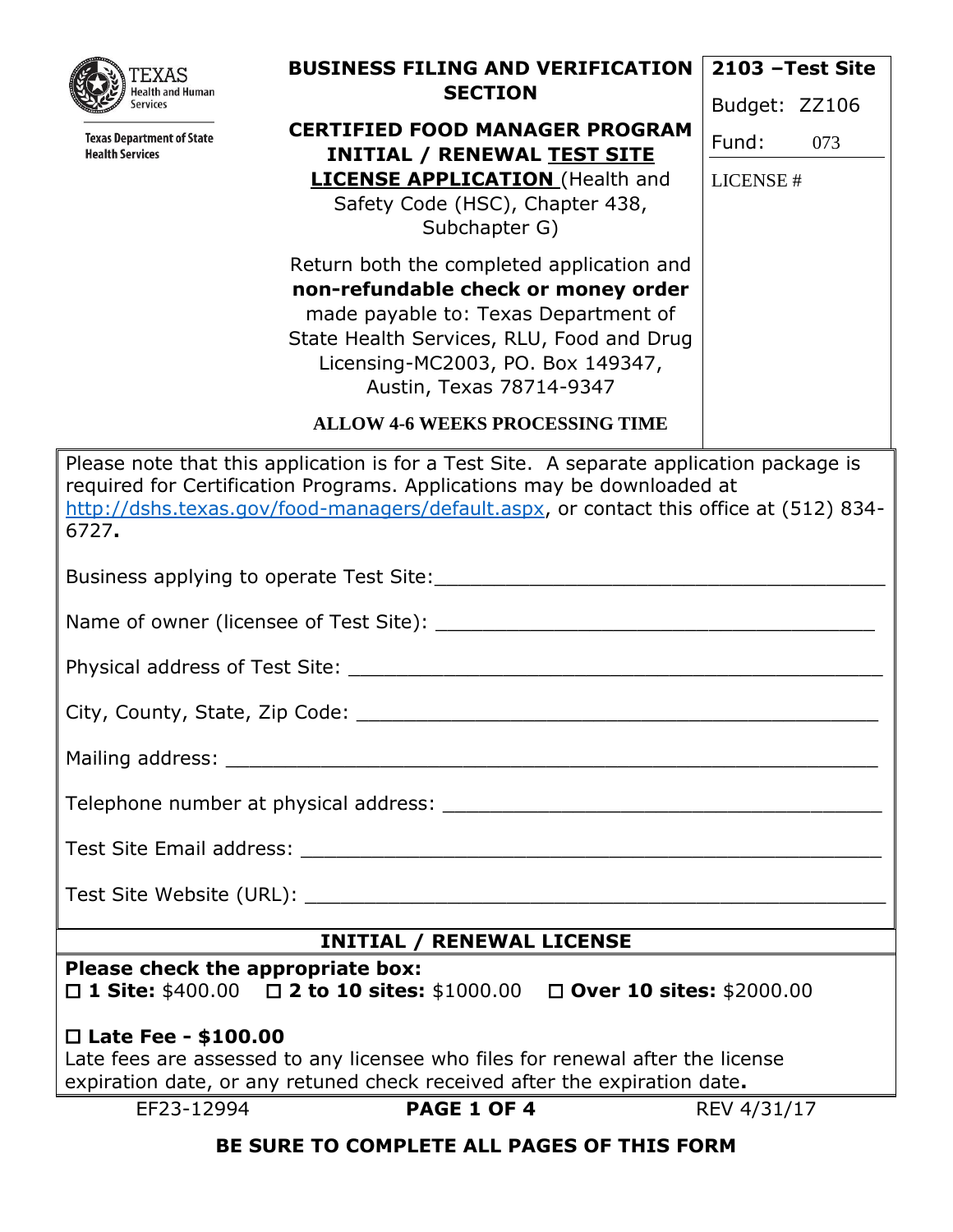**VERIFICATION:** I swear or affirm that all information in this application is true and correct. I further certify by signature hereon, that I am authorized to execute this document on behalf of the corporation and am eligible to receive a license. If signing this as owner of a sole proprietorship, I am not delinquent in the payment of any child support owed under Chapter 232, Family Code. If signing as a sole proprietor, I certify I have filed the assumed name certificate in appropriate counties pursuant to Business and Commerce Code, Chapter 36. I further certify that I have read and understand Chapter 438 of the Health & Safety Code, the applicable provisions of 25 Texas Administrative Code, Chapter 229, and agree to abide by them.

\_\_\_\_\_\_\_\_\_\_\_\_\_\_\_\_\_\_\_\_\_\_\_\_\_\_\_\_\_\_\_\_\_\_\_\_\_\_\_\_\_\_\_\_\_\_\_\_\_\_\_\_\_\_\_\_\_\_\_\_\_\_\_\_\_\_\_\_

\_\_\_\_\_\_\_\_\_\_\_\_\_\_\_\_\_\_\_\_\_\_\_\_\_\_\_\_\_\_\_\_\_\_\_\_\_\_\_\_\_\_\_\_\_\_\_\_\_\_\_\_\_\_\_\_\_\_\_\_\_\_\_\_\_\_\_\_

Signature of Test Site Licensee

Printed name & title Date

| <b>PURPOSE OF THIS APPLCIATION:</b> Check appropriate box                                                                                                                                                                                                                   |
|-----------------------------------------------------------------------------------------------------------------------------------------------------------------------------------------------------------------------------------------------------------------------------|
| $\square$ New                                                                                                                                                                                                                                                               |
| $\Box$ <b>Renewal</b> : Renewals are valid for two years from the anniversary date. Failure to<br>submit the renewal fee before the expiration date will result in a delinguency fee for<br>each location and must be remitted before the license or permit will be issued. |
|                                                                                                                                                                                                                                                                             |
| $\Box$ Change of location $\Box$ Change of name                                                                                                                                                                                                                             |
|                                                                                                                                                                                                                                                                             |
|                                                                                                                                                                                                                                                                             |
| Previous business name & license number: example and the set of the set of the set of the set of the set of the set of the set of the set of the set of the set of the set of the set of the set of the set of the set of the                                               |
| $\Box$ I choose not to renew my test site license.                                                                                                                                                                                                                          |
| * A completed application must be submitted with the appropriate fees prior to a<br>change of license ownership, site location, or change of name. The effective date of<br>change becomes the new anniversary date.                                                        |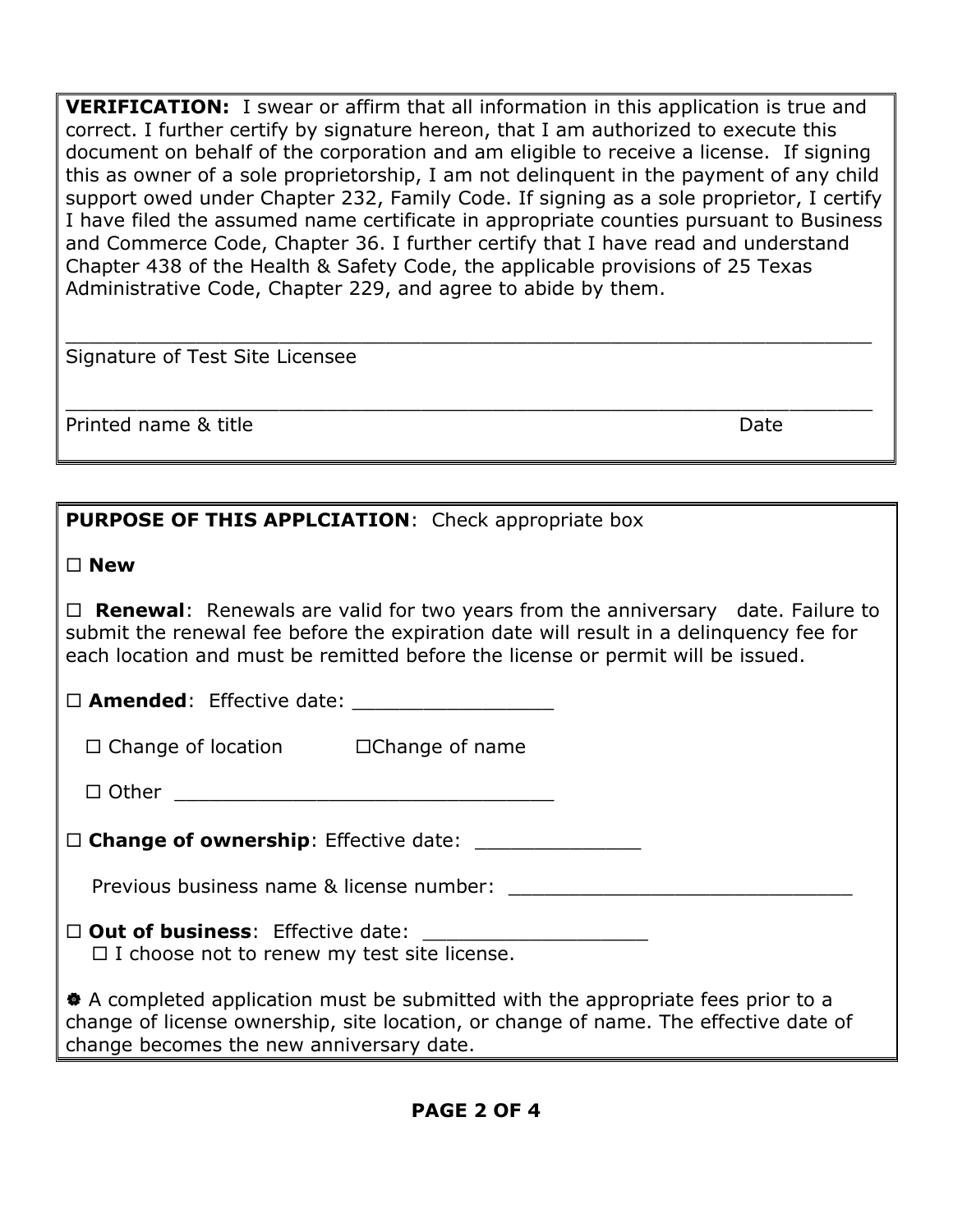| TEST SITE INFORAMTION |  | $\square$ Public $\square$ |  | Private |
|-----------------------|--|----------------------------|--|---------|
|-----------------------|--|----------------------------|--|---------|

**EXAMINATION**: only department approved examinations may be utilized.

 $\Box$  Online  $\Box$  National (please specify):

## **ALLOW 4- 6 WEEKS PROCESSING TIME FAILURE TO PROVIDE ALL REQUIRED INFORMATION WILL DELAY ACCREDITATION**

**LICENSE HOLDER INFORMATION:** Please enter the 11 digit State Tax Payer's Identification number on file with the Texas Comptroller of Public Accounts. Also your 9 digit Federal Employee Identification number (EIN).

\_\_\_\_\_\_\_\_\_\_\_\_\_\_\_\_\_\_\_\_\_\_\_\_\_\_\_\_\_\_\_\_\_\_\_\_\_\_\_\_\_\_\_\_\_\_\_\_\_\_\_\_\_\_\_\_\_\_\_\_\_\_\_\_\_\_\_\_\_

Taxpayer number **EIN** number

.

For the information below, complete **the box** that applies to the ownership of the License

\_\_\_\_\_\_\_\_\_\_\_\_\_\_\_\_\_\_\_\_\_\_\_\_\_\_\_\_\_\_\_\_\_\_\_\_\_\_\_\_\_\_\_\_\_\_\_\_\_\_\_\_\_

## **Sole Owner / Proprietorship**

Name of sole owner

| $\Box$ Association $\Box$ State Agency                                                                        |  |  |  |
|---------------------------------------------------------------------------------------------------------------|--|--|--|
|                                                                                                               |  |  |  |
|                                                                                                               |  |  |  |
| Partner Name: 2008. 2009. 2010. 2010. 2012. 2013. 2014. 2016. 2017. 2018. 2019. 2014. 2016. 2017. 2018. 2019. |  |  |  |